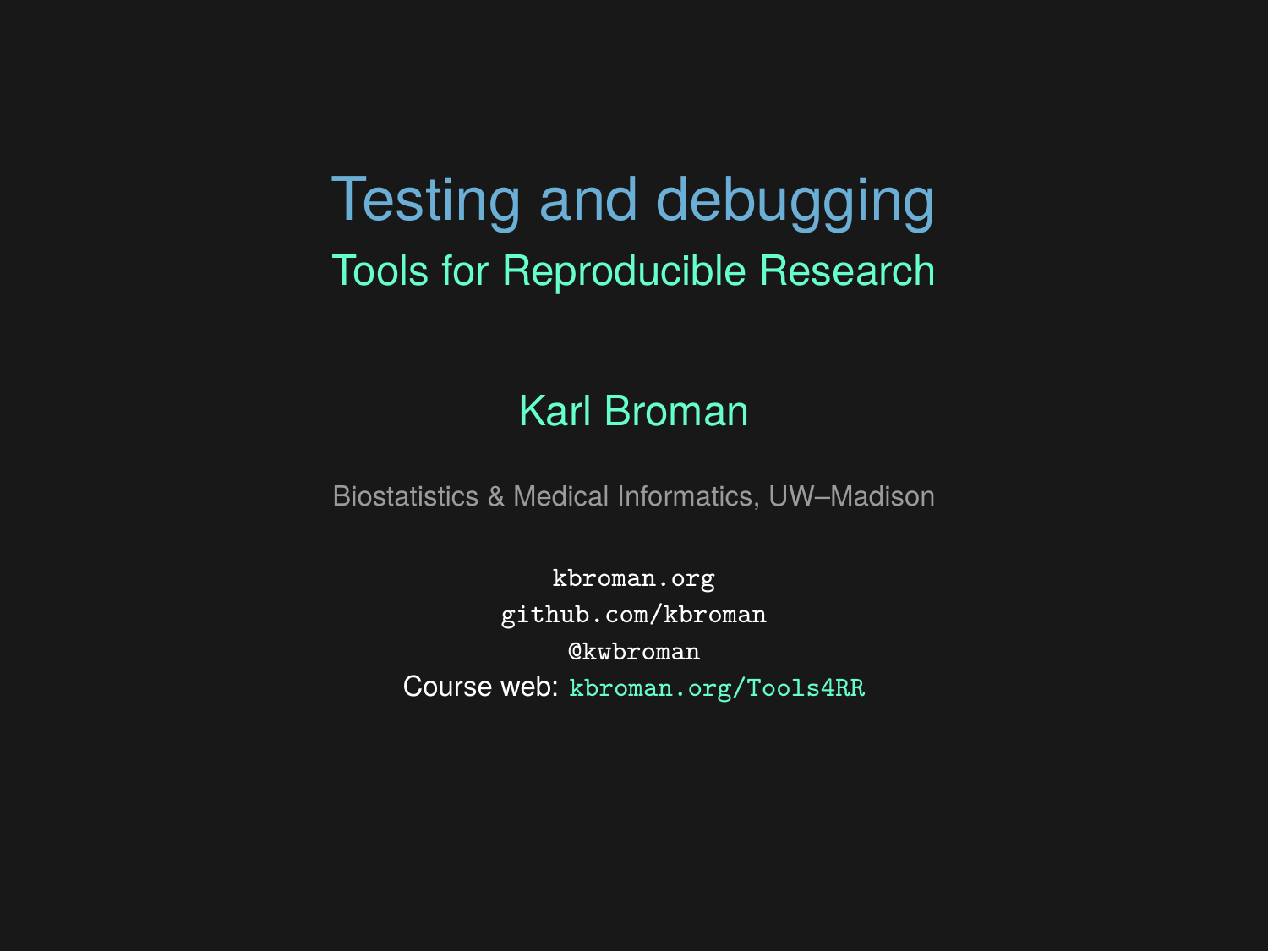"I tried it, and it worked."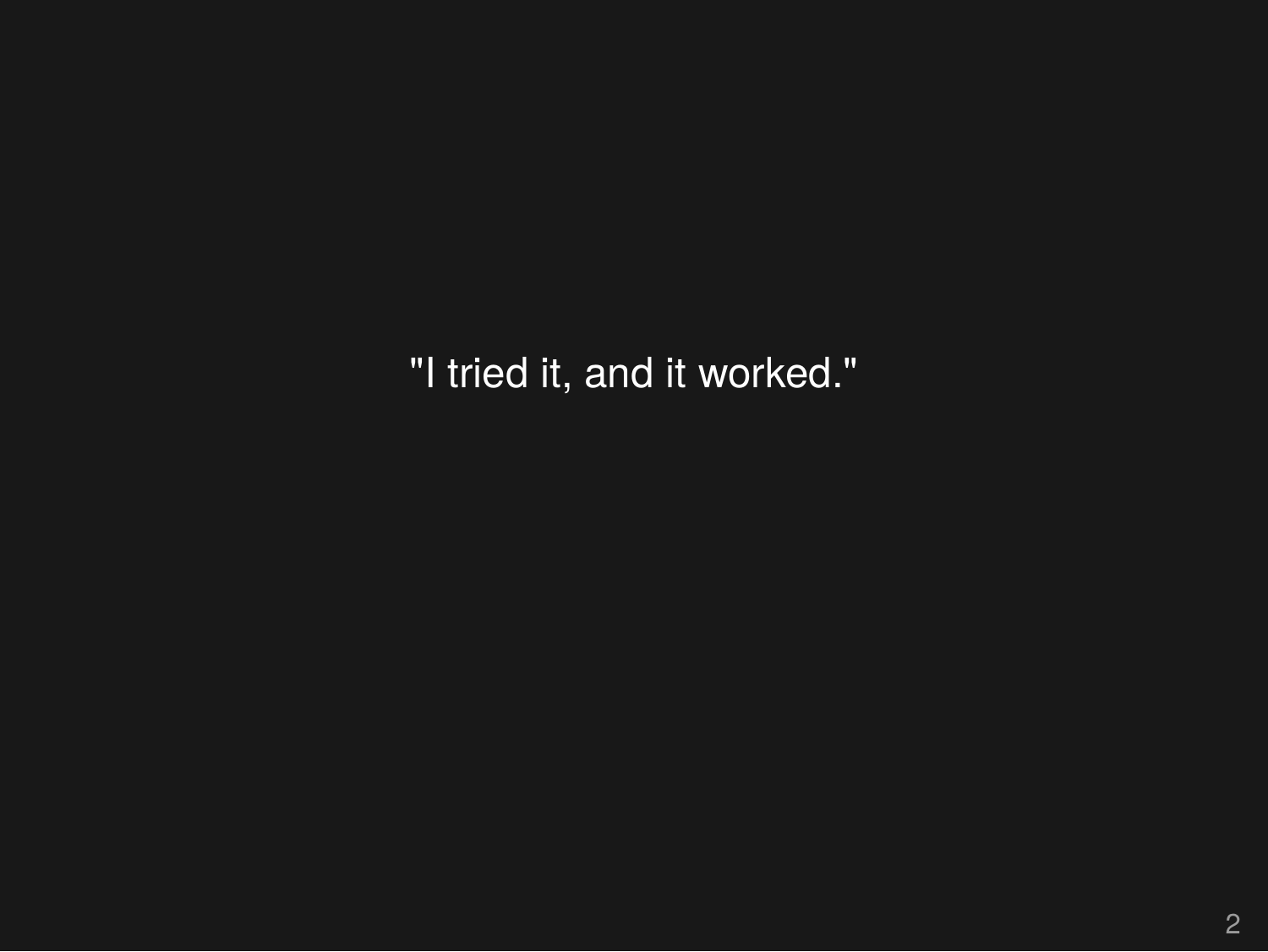"It's not that we don't test our code, it's that we don't store our tests so they can be re-run automatically."

– Hadley Wickham

R Journal 3(1):5–10, 2011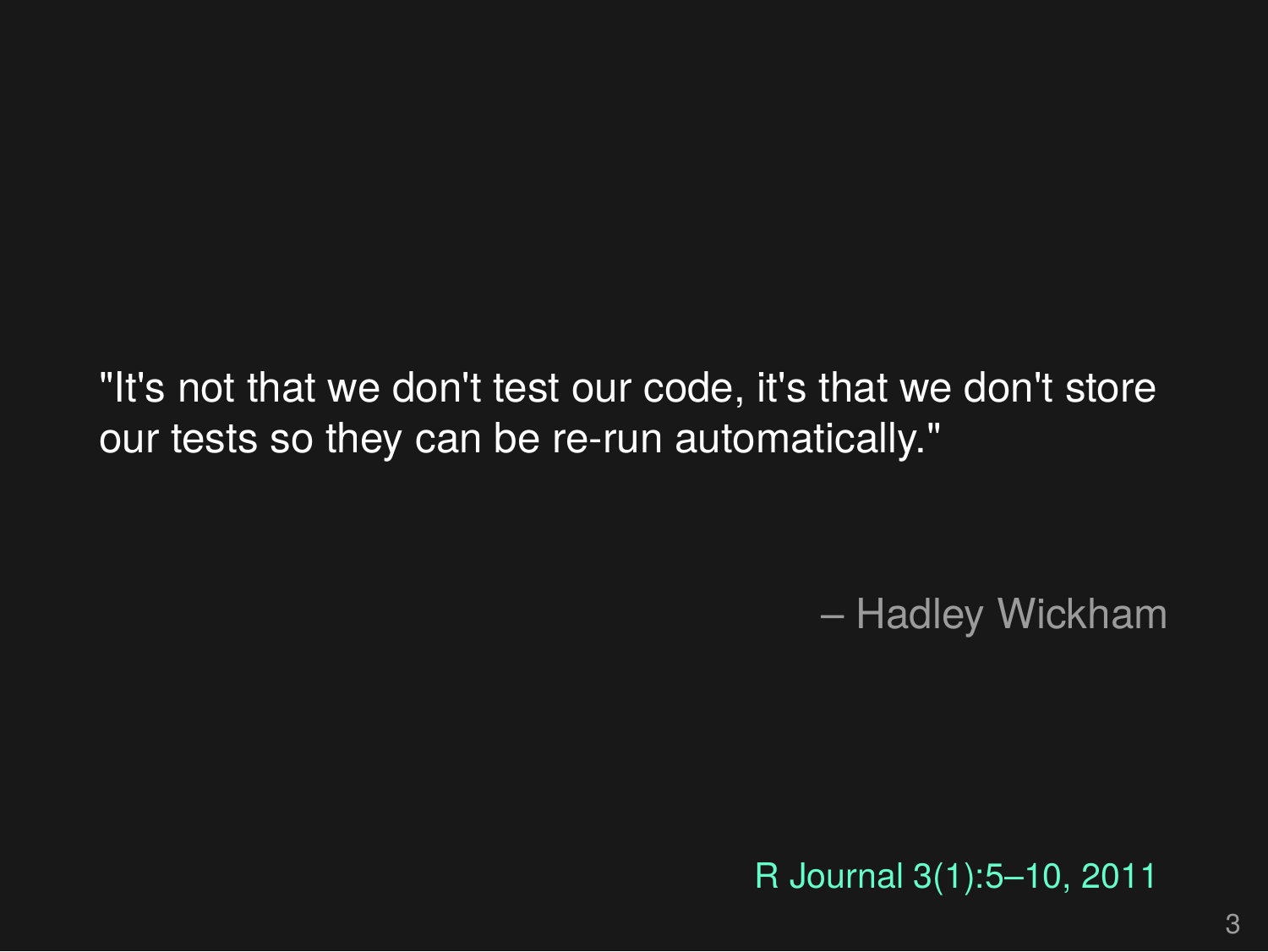## Types of tests

#### ▶ Unit tests

– For each small function: does it give the right results in specific cases?

#### ▶ Integration tests

– Check that larger multi-function tasks are working.

#### ▶ Regression tests

– Compare output to saved results, to check that things that worked continue working.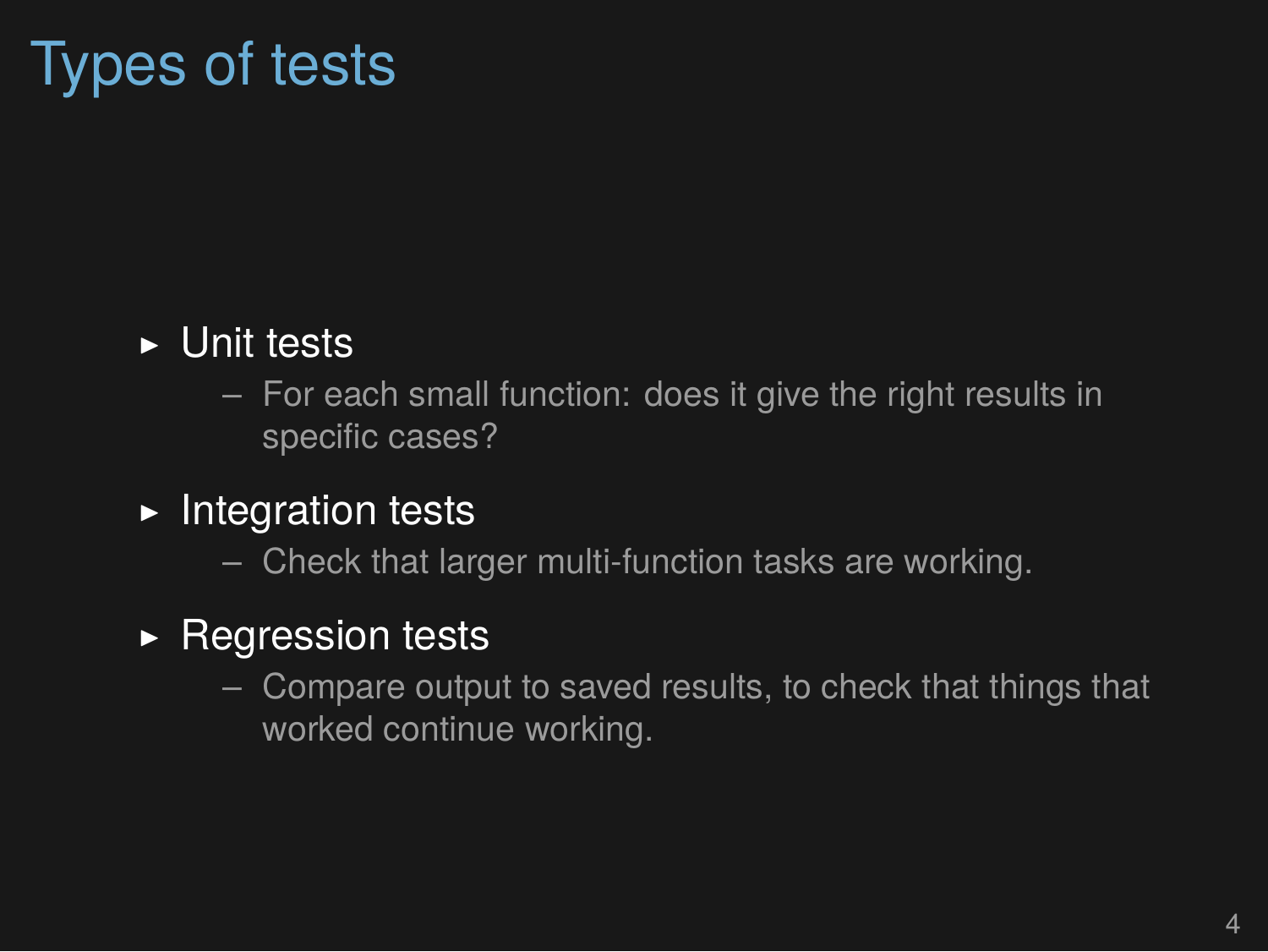## Types of tests

#### $\triangleright$  Check inputs

– Stop if the inputs aren't as expected.

#### ▶ Unit tests

– For each small function: does it give the right results in specific cases?

#### ▶ Integration tests

– Check that larger multi-function tasks are working.

#### ▶ Regression tests

– Compare output to saved results, to check that things that worked continue working.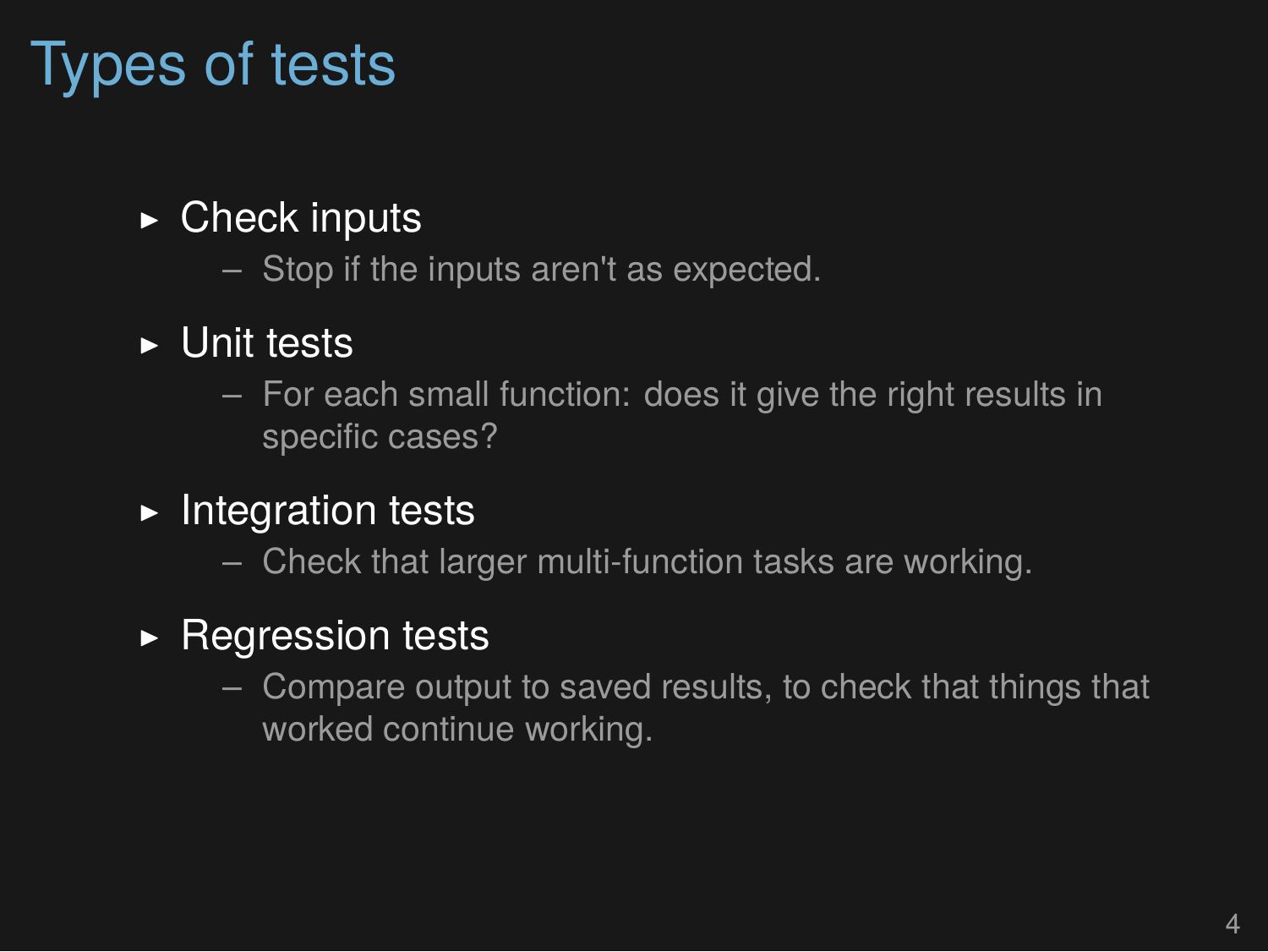## Check inputs

```
winsorize <-
function(x, q=0.006)
\mathcal{L}if(!is.numeric(x)) stop("x should be numeric")
  if(!is.numeric(q)) stop("q should be numeric")
  if(length(q) > 1) {
    q \leq -q[1]warning("length(q) > 1; using q[1]")
  if(q < 0 || q > 1) stop("q should be in [0,1]")
  lohi \leq quantile(x, c(q, 1-q), na.rm=TRUE)
  ifdiff(lohi) < 0) lohi <- rev(lohi)x[!is.na(x) & x < lohi[1]] \leftarrow lohi[1]
  x[!is.na(x) & x > lohi[2]] <- lohi[2]
  x
}
```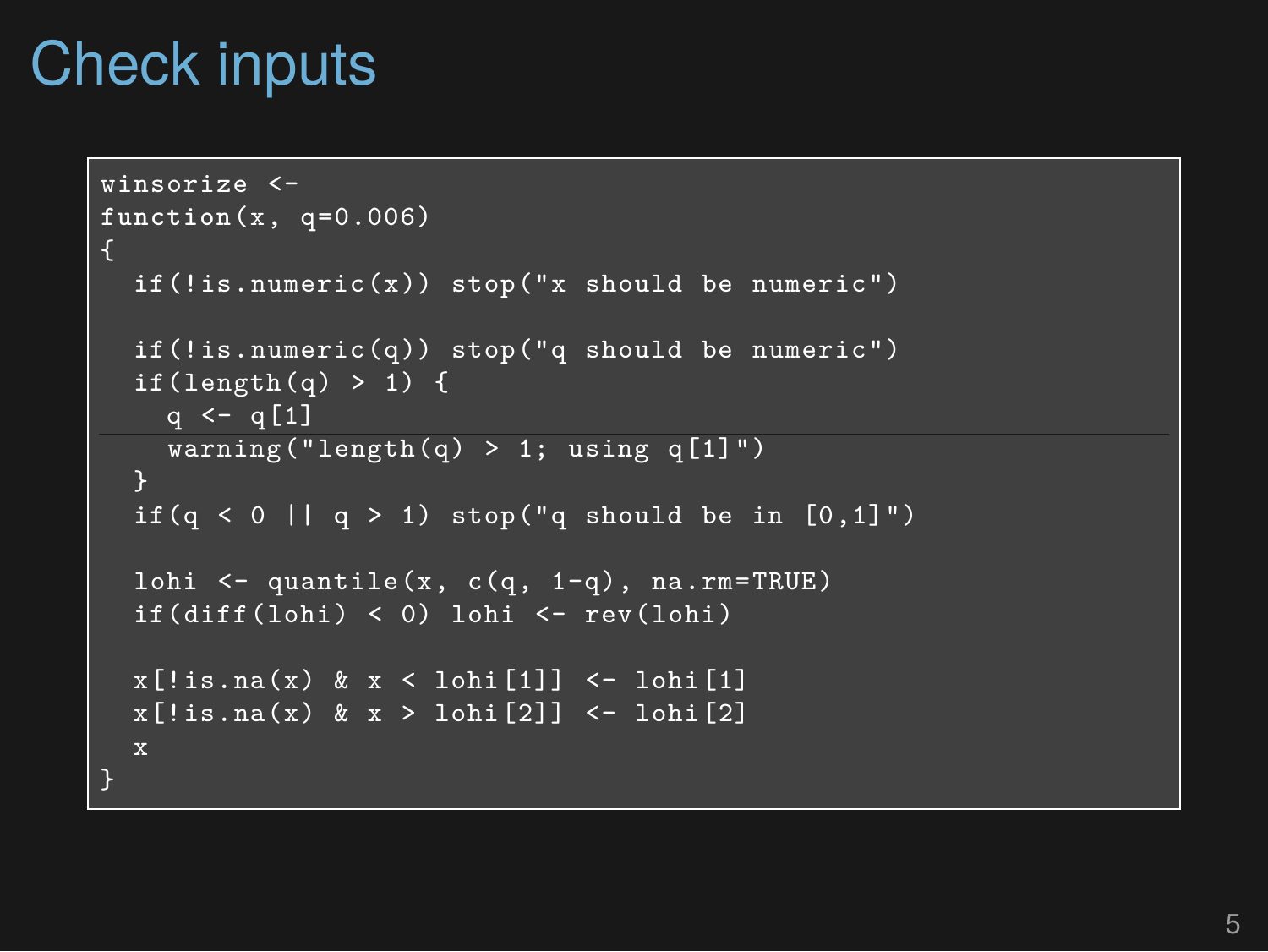## Check inputs

```
winsorize <-
function(x, q=0.006)
{
  stopifnot(is.numeric(x))
  stopifnot(is.numeric(q), length(q) ==1, q>=0, q <= 1)
  lohi \leq quantile(x, c(q, 1-q), na.rm=TRUE)
  if(diff(lohi) < 0) lohi <- rev(lohi)
 x[!is.na(x) & x < lohi[1]] <- lohi[1]
 x[!is.na(x) & x > lohi[2]] <- lohi[2]
 x
}
```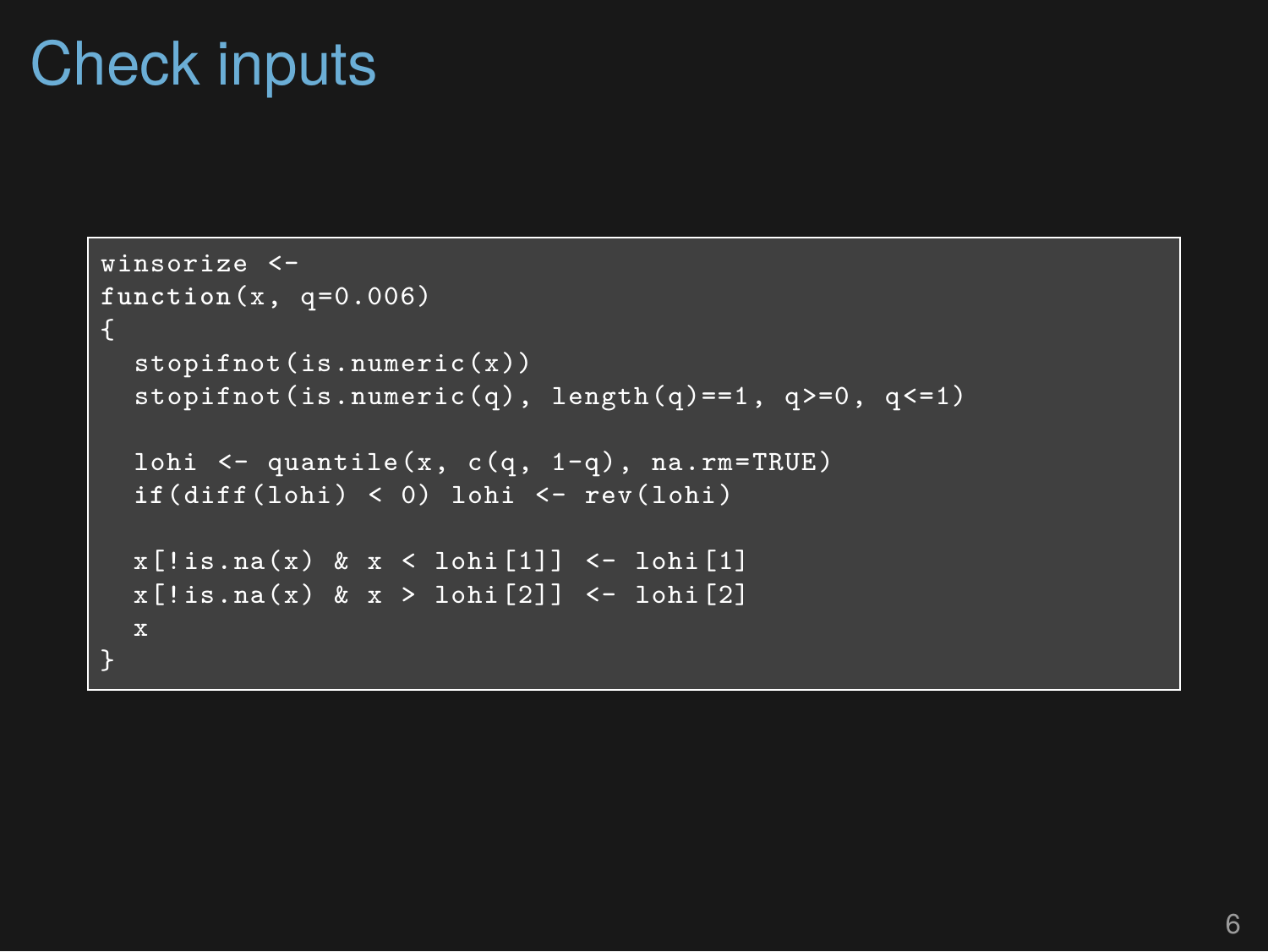## assertthat package

```
#' import assertthat
winsorize <-
function(x, q=0.006)
  if(all(is.na(x)) || is.null(x)) return(x)
  assert_that(is.numeric(x))
 assert_that(is.number(q), q>=0, q<=1)
  lohi <- quantile(x, c(q, 1-q), na.rm=TRUE)
  if(diff(lohi) < 0) lohi <- rev(lohi)
  x[!is.na(x) & x < lohi[1]] <- lohi[1]
  x[!is.na(x) & x > lohi[2]] <- lohi[2]
```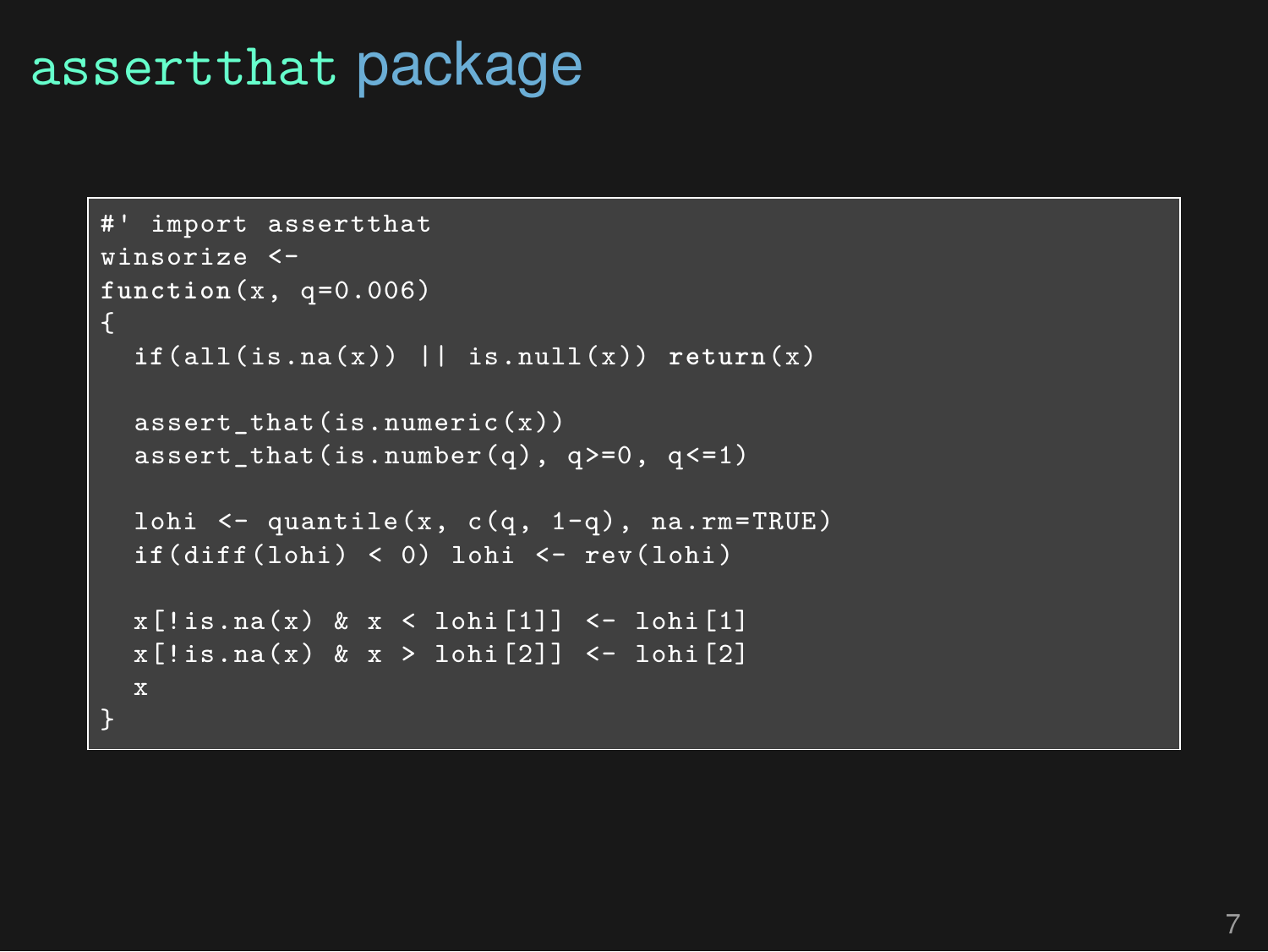#### Tests in R packages

- $\blacktriangleright$  Examples in . Rd files
- ▶ Vignettes
- ▶ tests/ directory
	- some\_test.R and some\_test.Rout.save

#### R CMD check is your friend.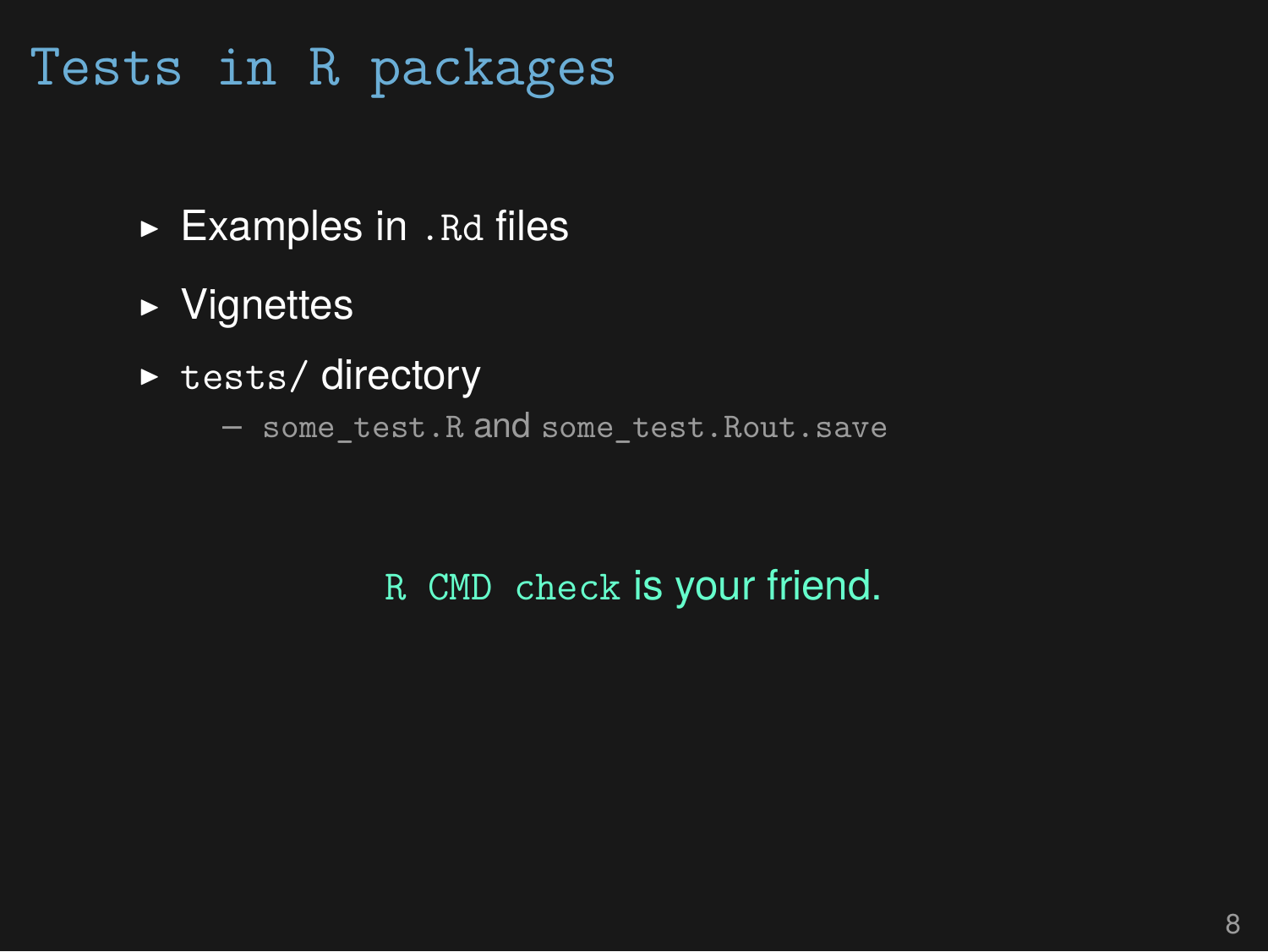#### An example example

```
#' @examples
#' x <- sample(c(1:10, rep(NA, 10), 21:30))
#' winsorize(x, 0.2)
```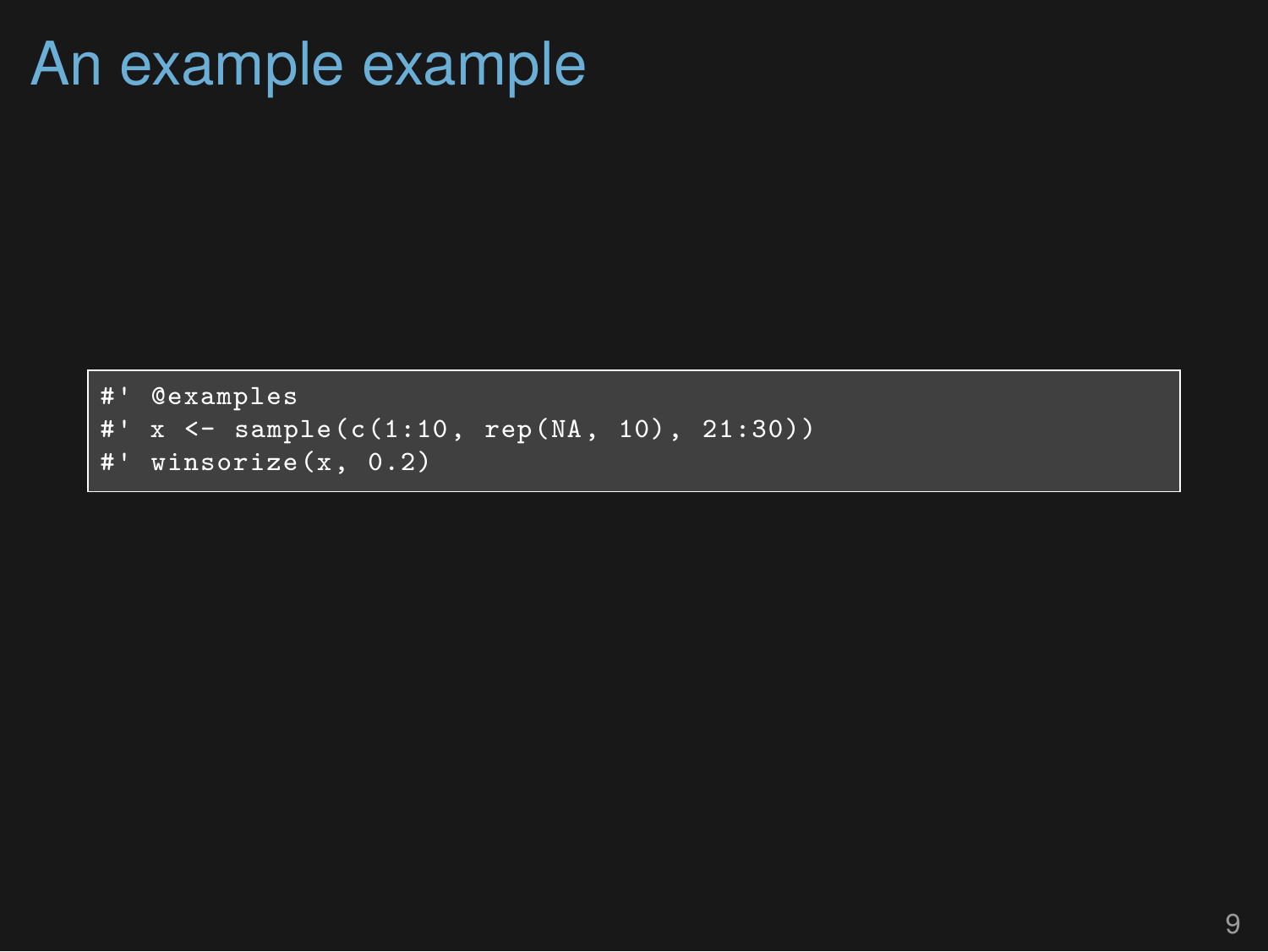#### A tests/ example

```
library(qtl)
# read data
csv <- read.cross("csv", "", "listeria.csv")
# write
write.cross(csv, "csv", filestem="junk")
# read back in
csv2 <- read.cross("csv", "", "junk.csv",
                   genotypes=c("AA", "AB", "BB",
                                "not BB", "not AA"))
# check for a change
comparecrosses(csv, csv2)
unlink("junk.csv")
```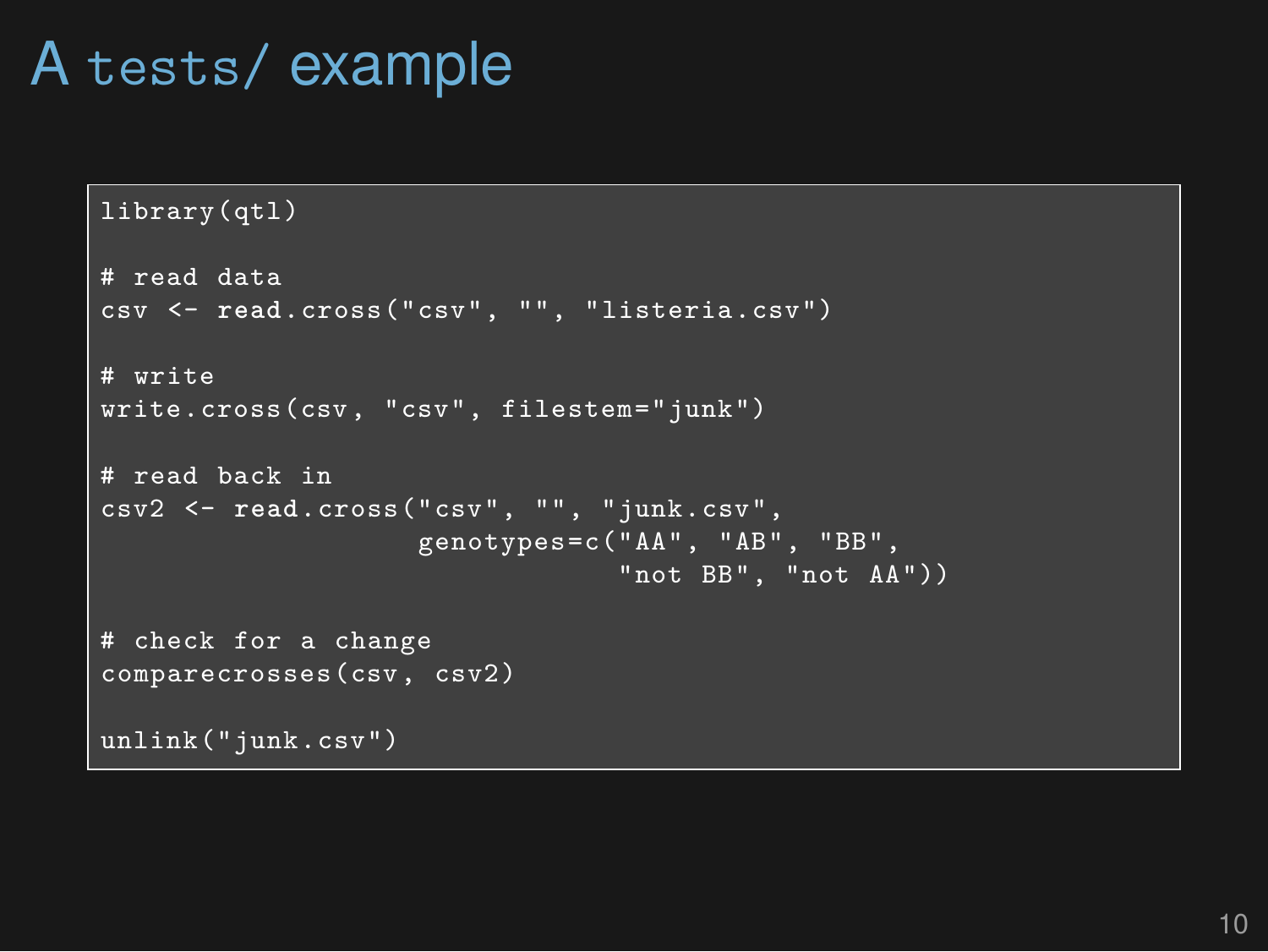## testthat package

#### ▶ Expectations

```
expect_equal(10, 10 + 1e-7)
expect_identical(10, 10)
expect_equivalent(c("one"=1), 1)
expect_warning(log(-1))
expect_error(1 + "a")
```
▶ Tests

test\_that("winsorize small vectors", { ... })

▶ Contexts

context("Group of related tests")

- ▶ Store tests in tests/testthat
- ▶ tests/testthat.R file containing library(testthat) test\_check("mypkg")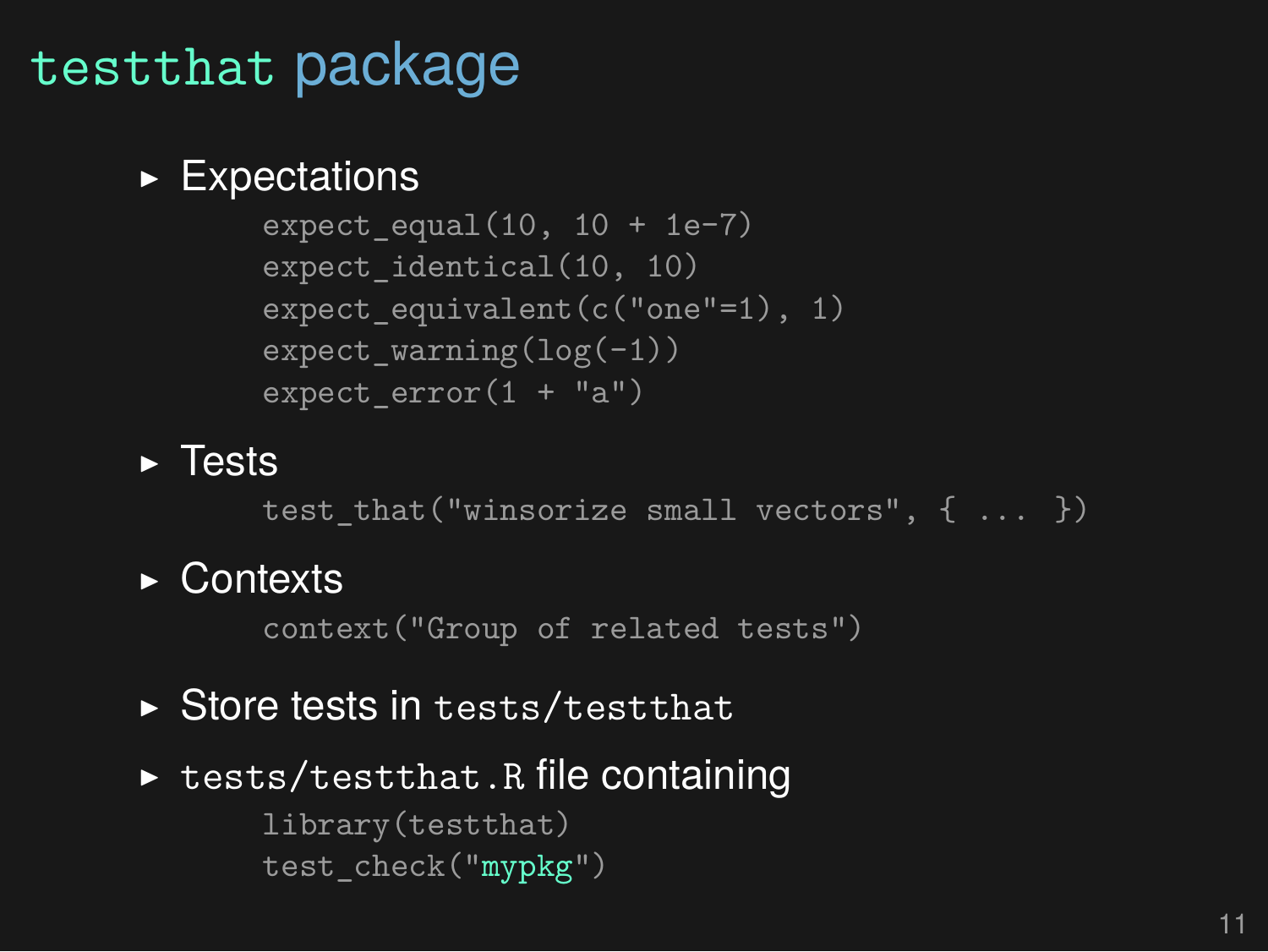#### Example testthat test

```
context("winsorize")
test_that("winsorize works for small vectors", {
  x \leq - c(2, 3, 7, 9, 6, NA, 5, 8, NA, 0, 4, 1, 10)
  result1 <- c(2, 3, 7, 9, 6, NA, 5, 8, NA, 1, 4, 1, 9)
  result2 <- c(2, 3, 7, 8, 6, NA, 5, 8, NA, 2, 4, 2, 8)
  expect_identical(winsorize(x, 0.1), result1)
  expect identical(winsorize(x, 0.2), result2)
})
```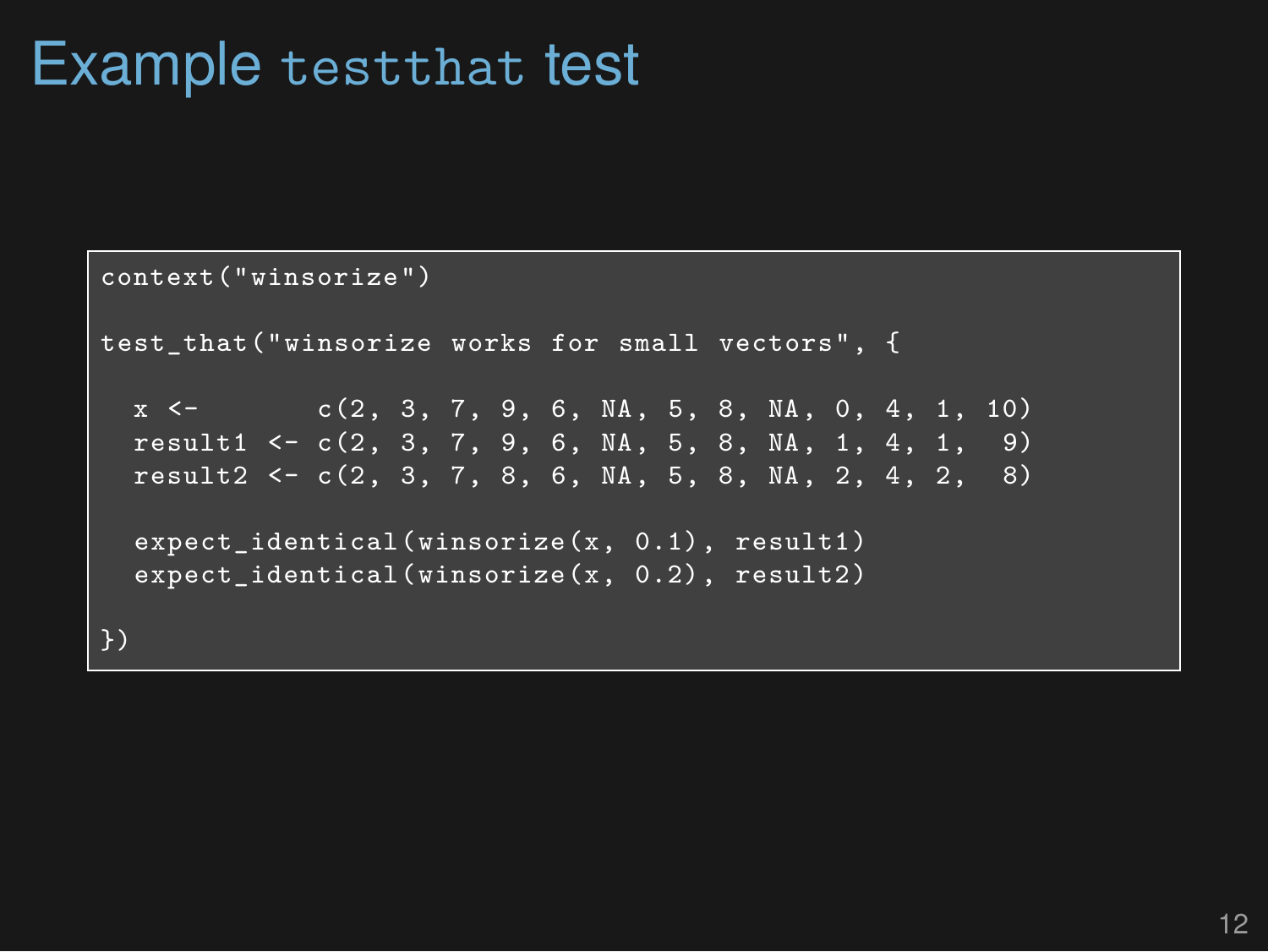#### Example testthat test

```
test that("winsorize works for a long vector", {
  set.seed(94745689)
  n \le -1000nmis <- 10
  p \le -0.05input <- rnorm(n)
  input[sample(1:n, nmis)] <- NA
  quL <- quantile(input, p, na.rm=TRUE)
  quH <- quantile(input, 1-p, na.rm=TRUE)
  result <- winsorize(input, p)
  middle \leq - !is.na(input) & input >= quL & input \leq - quH
  low \leq - !is.na(input) & input \leq - quL
  high \leftarrow ! is.na(input) & input >= quH
  expect identical(is.na(input), is.na(result))
  expect_identical(input[middle], result[middle])
  expect_true( all(result[low] == quL) )
  expect_true( all(result[high] == quH) )
```
})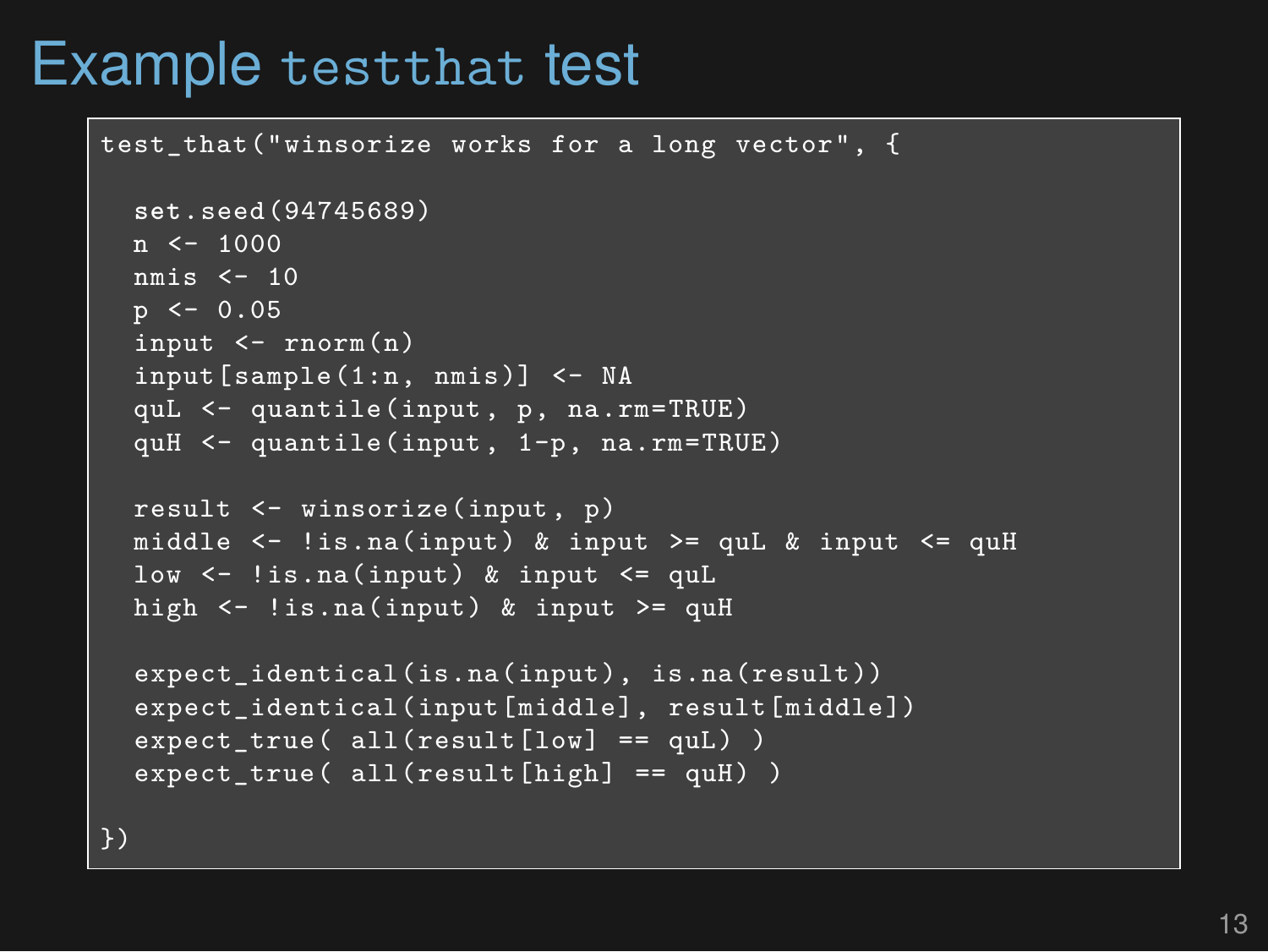## Workflow

- $\triangleright$  Write tests as you're coding.
- $\blacktriangleright$  Run test()

with devtools, and working in your package directory

- ▶ Consider auto test("R", "tests") automatically runs tests when any file changes
- ▶ Periodically run R CMD check

also R CMD check --as-cran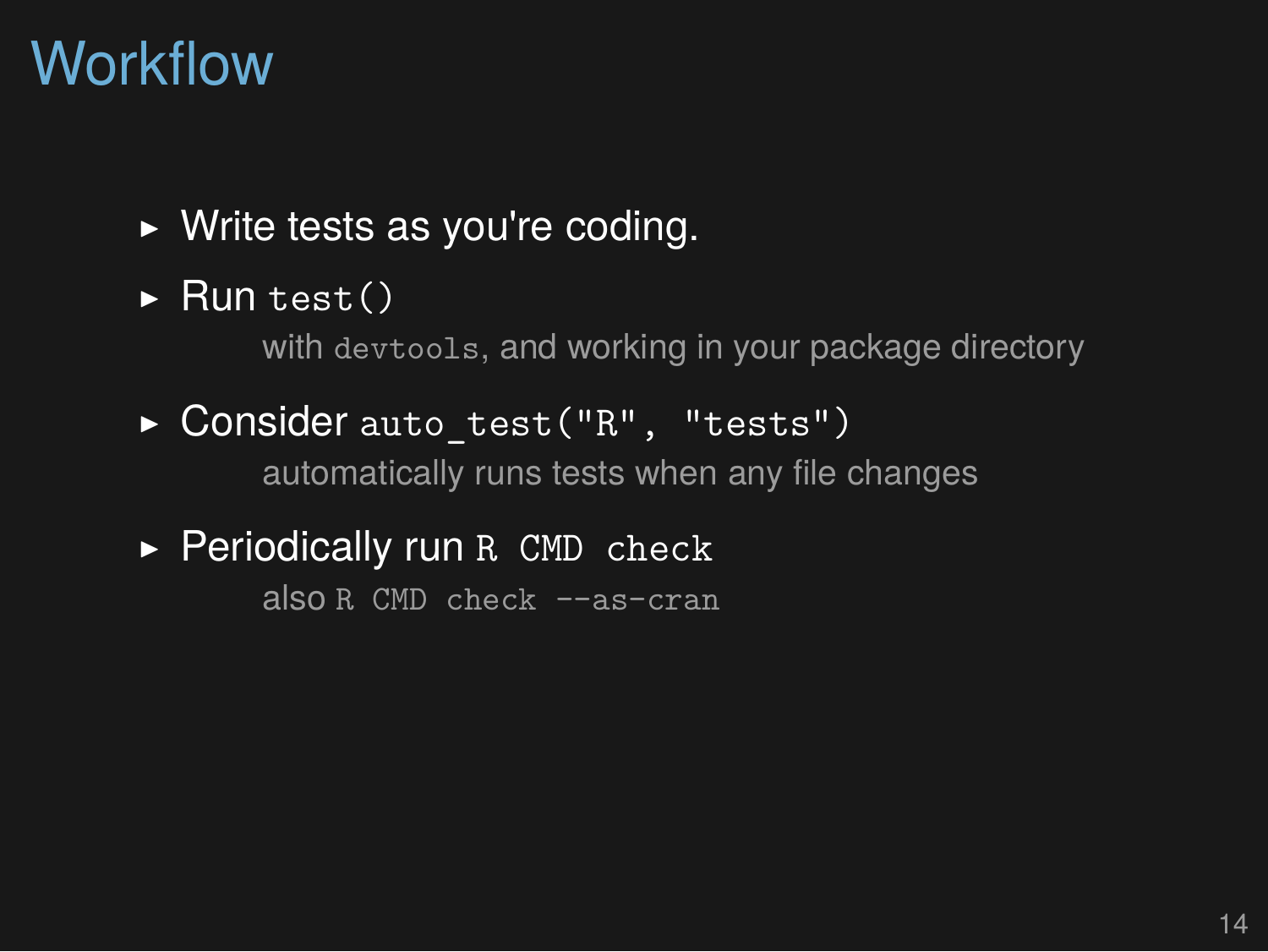## What to test?

- ▶ You can't test everything.
- $\triangleright$  Focus on the boundaries
	- (Depends on the nature of the problem)
	- Vectors of length 0 or 1
	- Things exactly matching
	- Things with no matches
- $\blacktriangleright$  Test handling of missing data.

NA, Inf, -Inf

- ▶ Automate the construction of test cases
	- Create a table of inputs and expected outputs
	- Run through the values in the table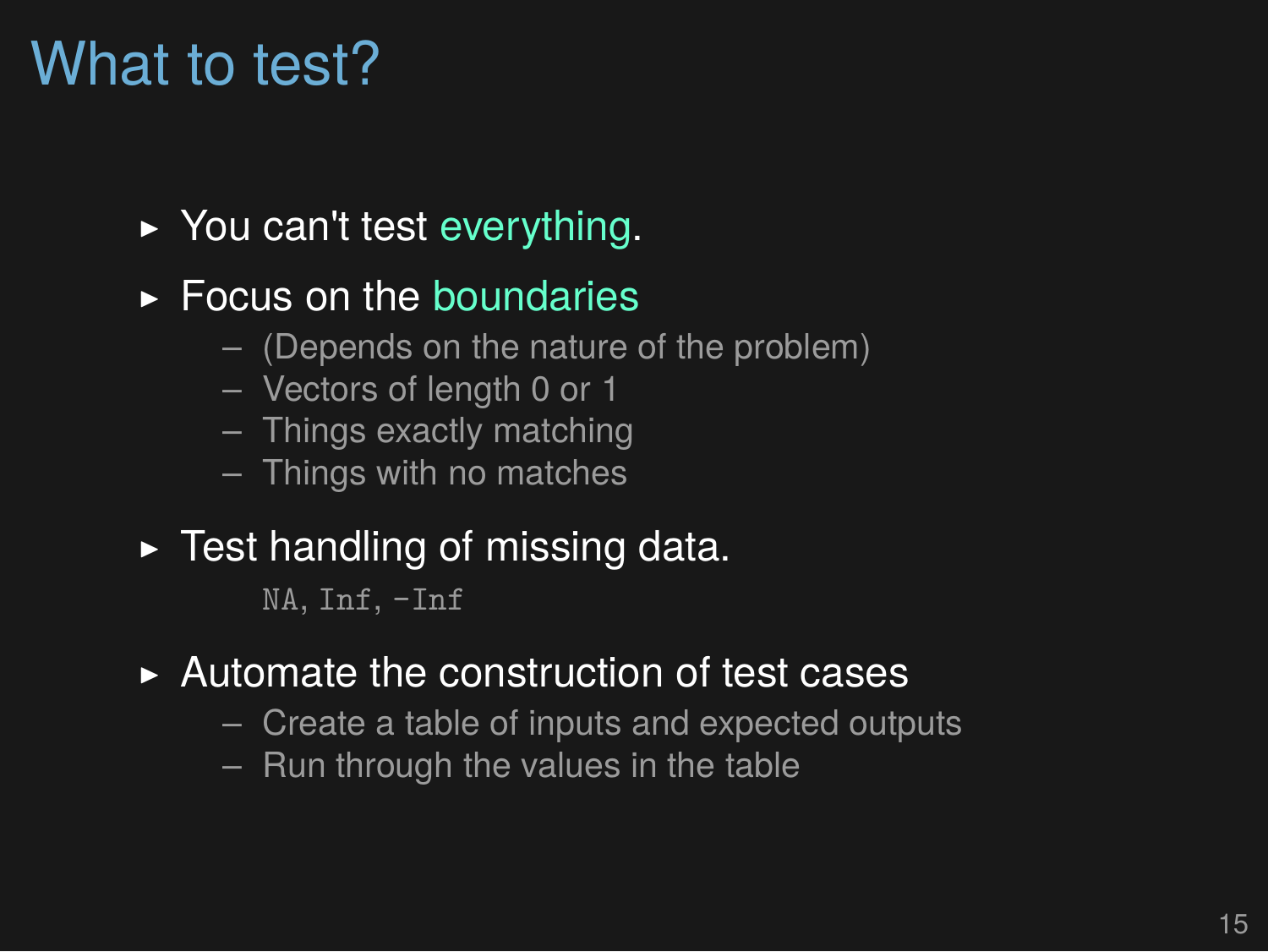## Another example

```
test that("running mean with constant x or position", {
  n \le -100x \leftarrow \text{rnorm}(n)pos \leftarrow rep(0, n)expect_equal( runningmean(pos, x, window=1), rep(mean(x), n) )
  expect_equal( runningmean(pos, x, window=1, what="median"),
                 rep(median(x), n))
  expect_equal( runningmean(pos, x, window=1, what="sd"),
                 rep(sd(x), n))
  x \leftarrow \text{rep}(0, n)pos <- runif(n, 0, 5)
  expect_equal( runningmean(pos, x, window=1), x)
  expect equal ( runningmean (pos, x, window=1, what="median"), x)
  expect_equal( runningmean(pos, x, window=5, what="sd"),
                 rep(0, n))
\})
```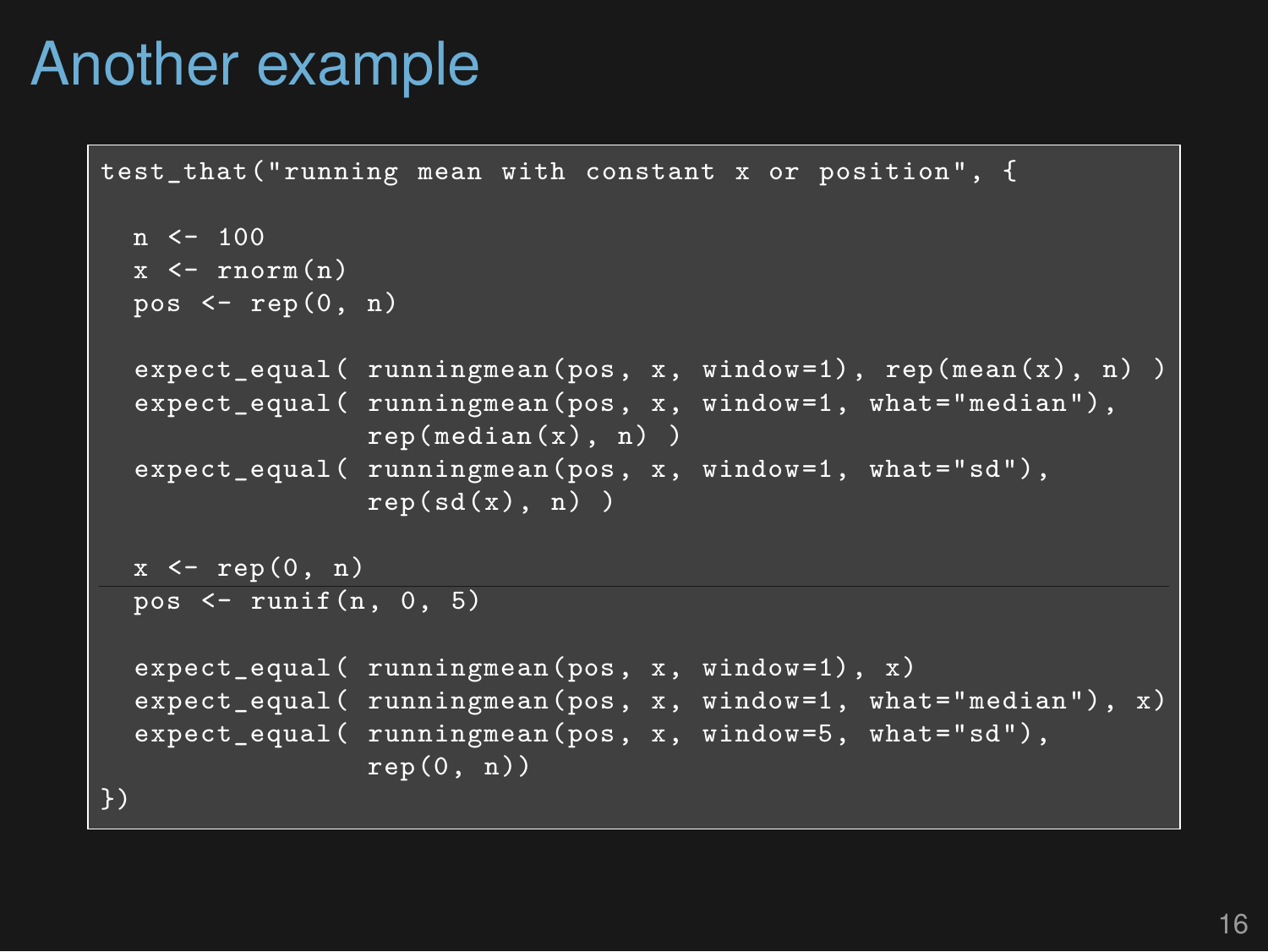# Debugging tools

- $\triangleright$  cat, print
- $\blacktriangleright$  traceback, browser, debug
- ▶ RStudio breakpoints
- ▶ Eclipse/StatET
- ▶ gdb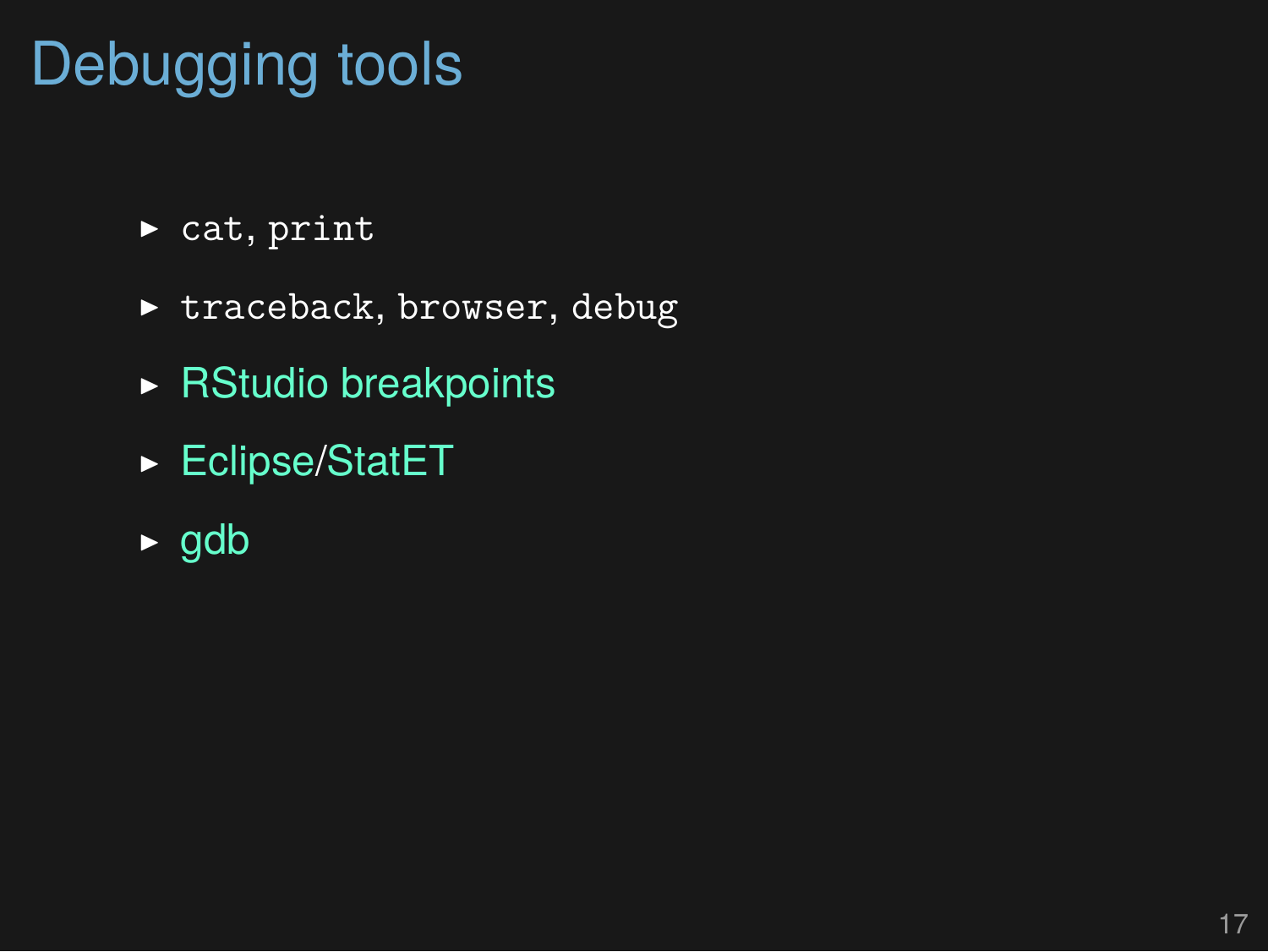

#### Step 1: Reproduce the problem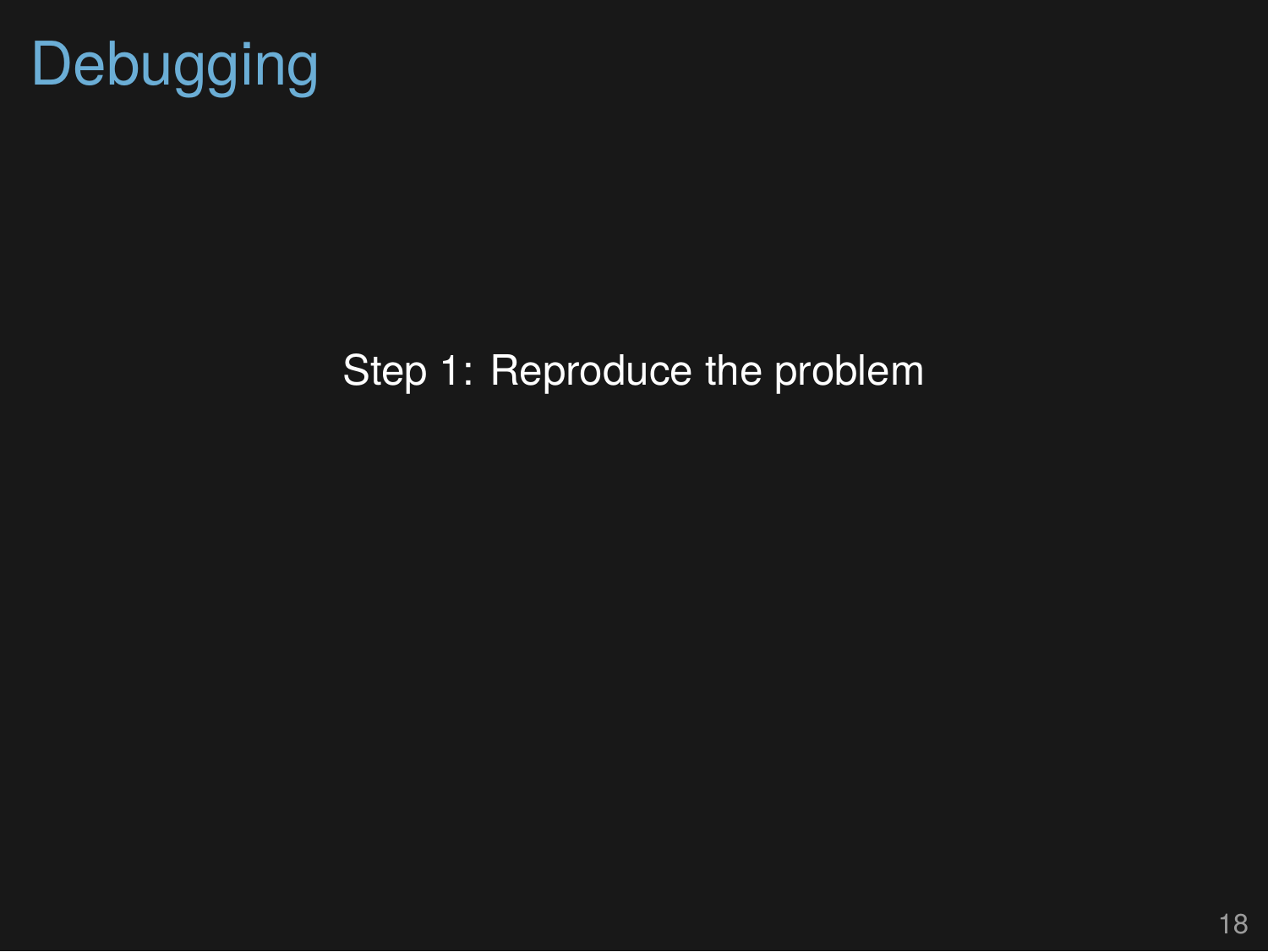

#### Step 1: Reproduce the problem

Step 2: Turn it into a test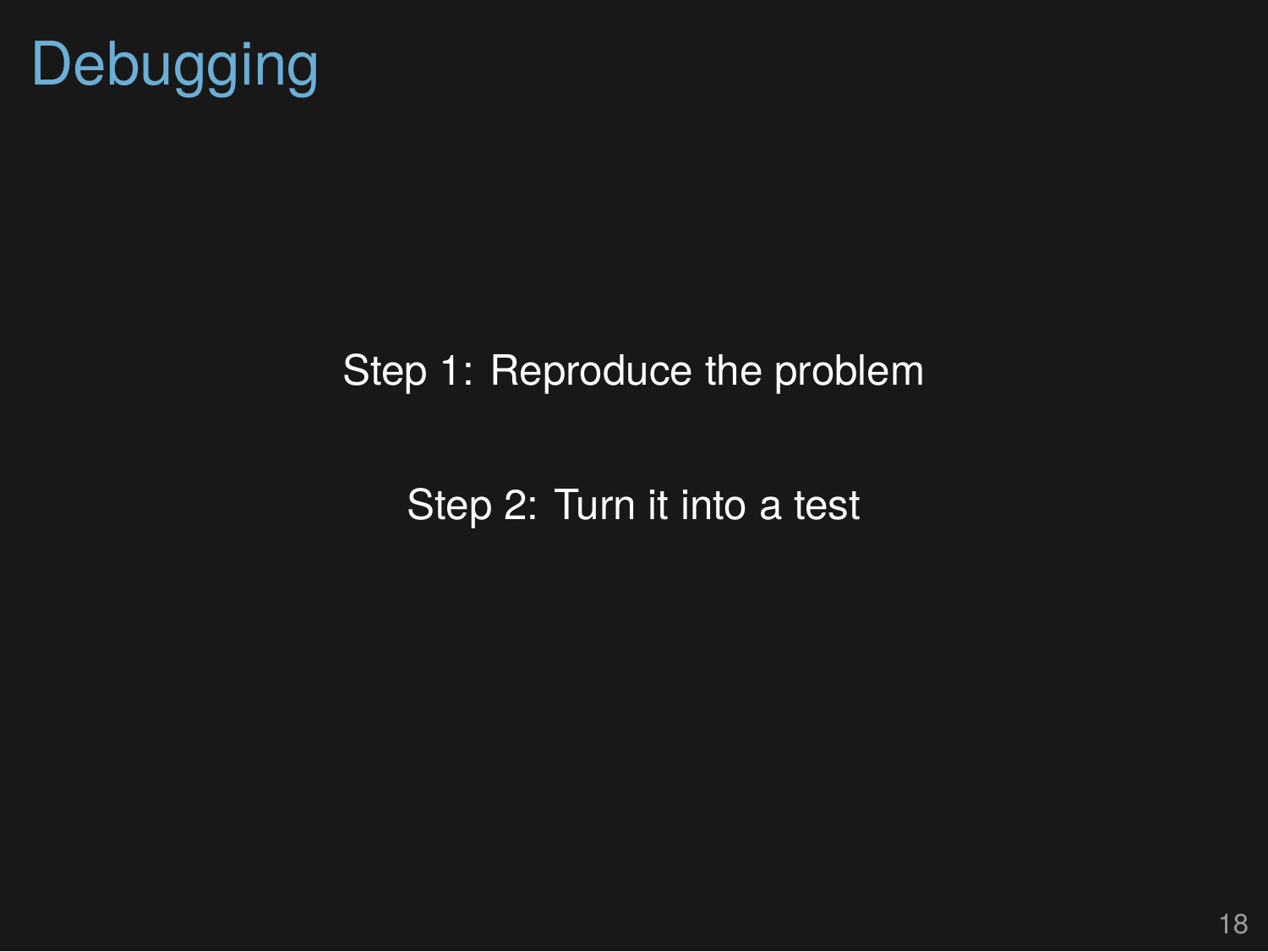

#### Isolate the problem: where do things go bad?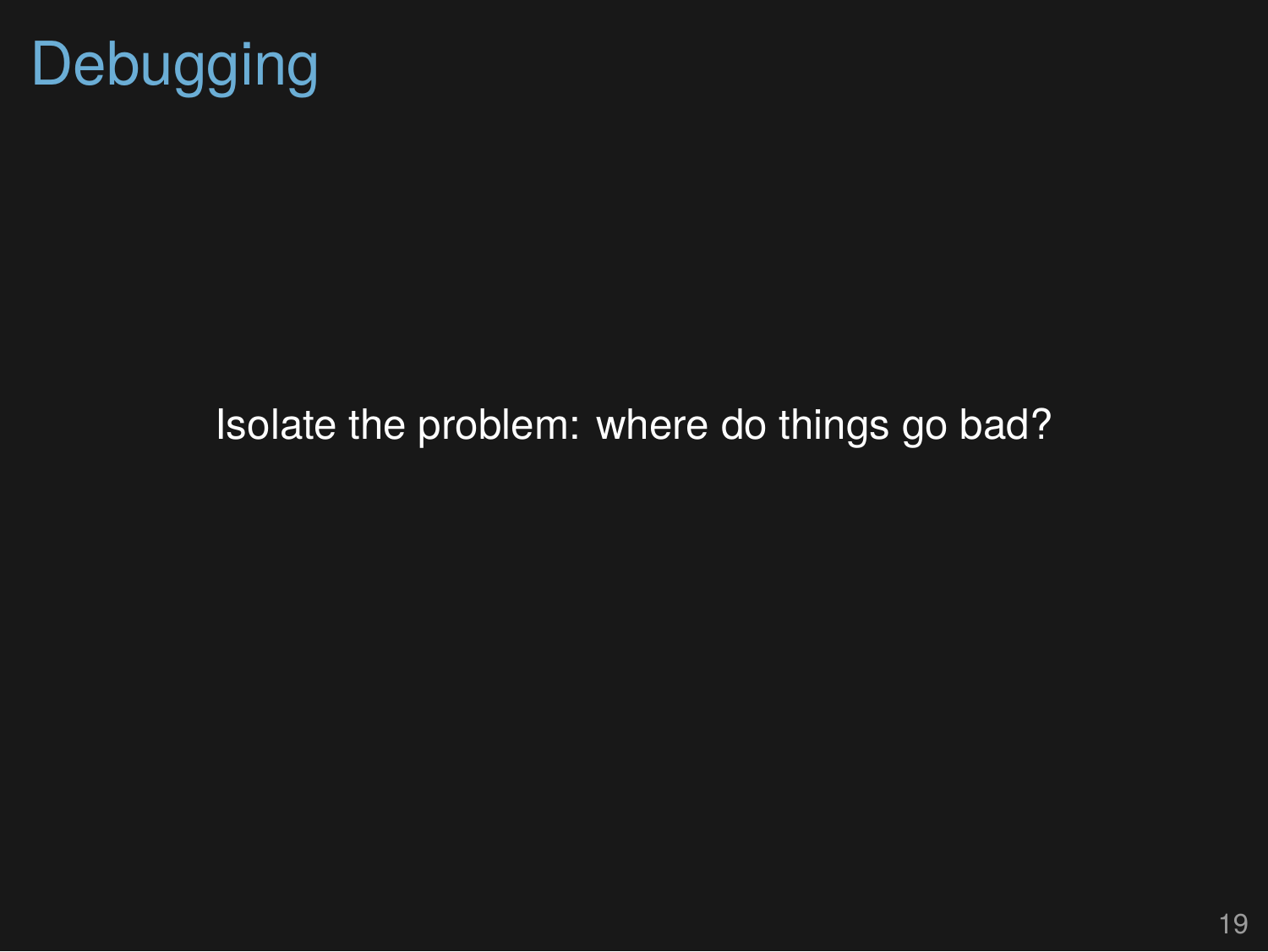

#### Don't make the same mistake twice.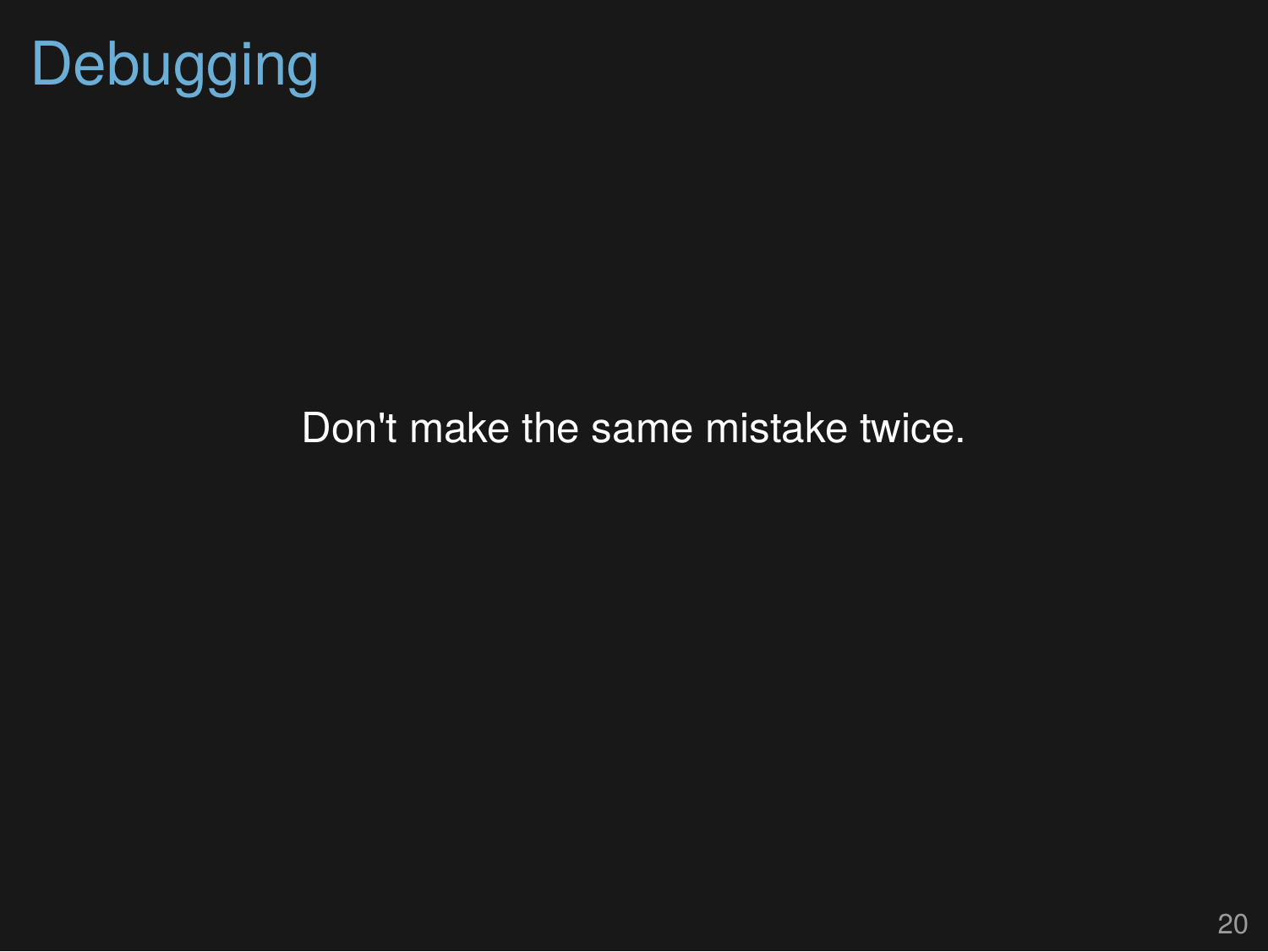## The most pernicious bugs

The code is right, but your thinking is wrong.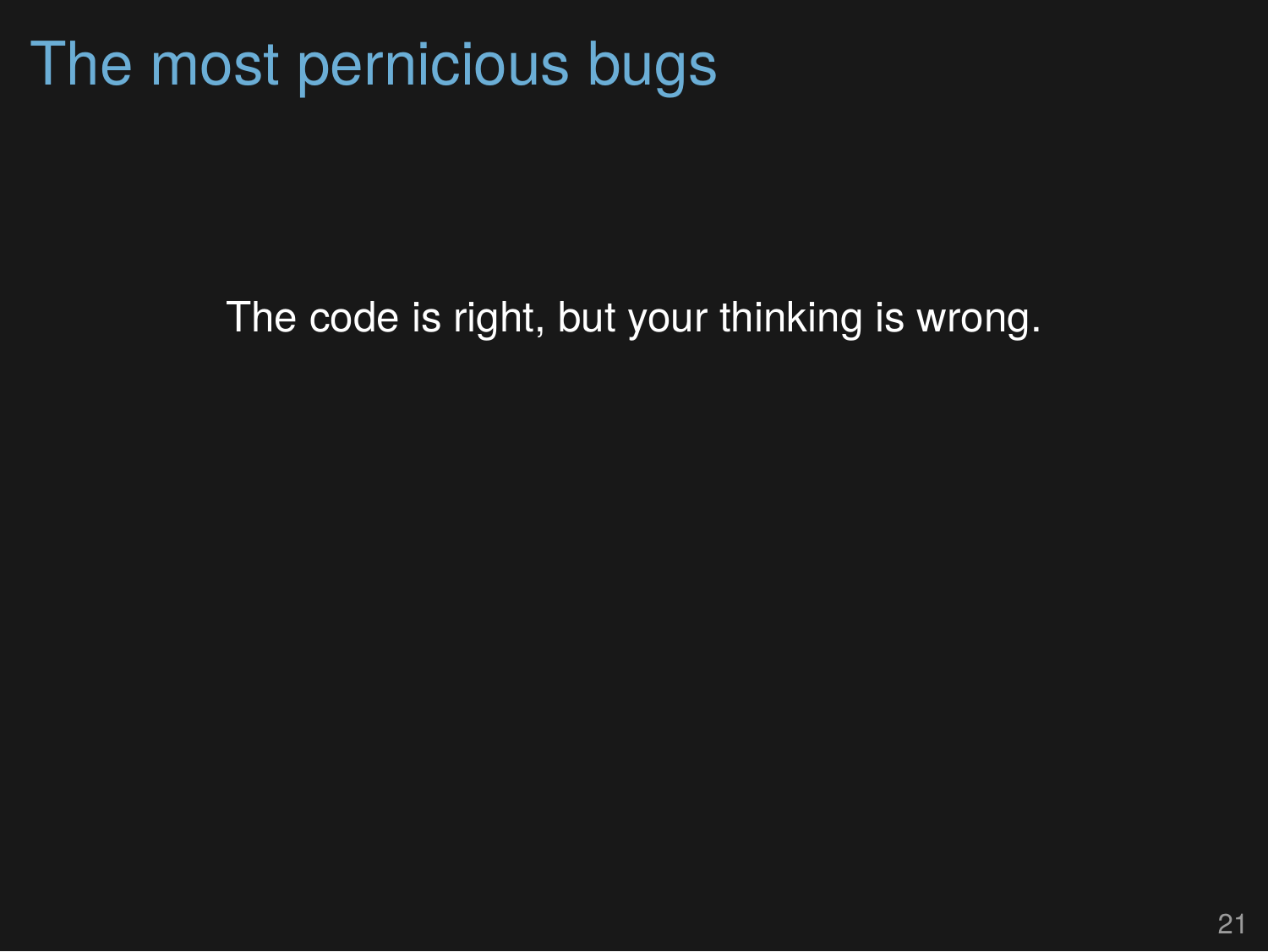## The most pernicious bugs

The code is right, but your thinking is wrong.

You were mistaken about what the code would do.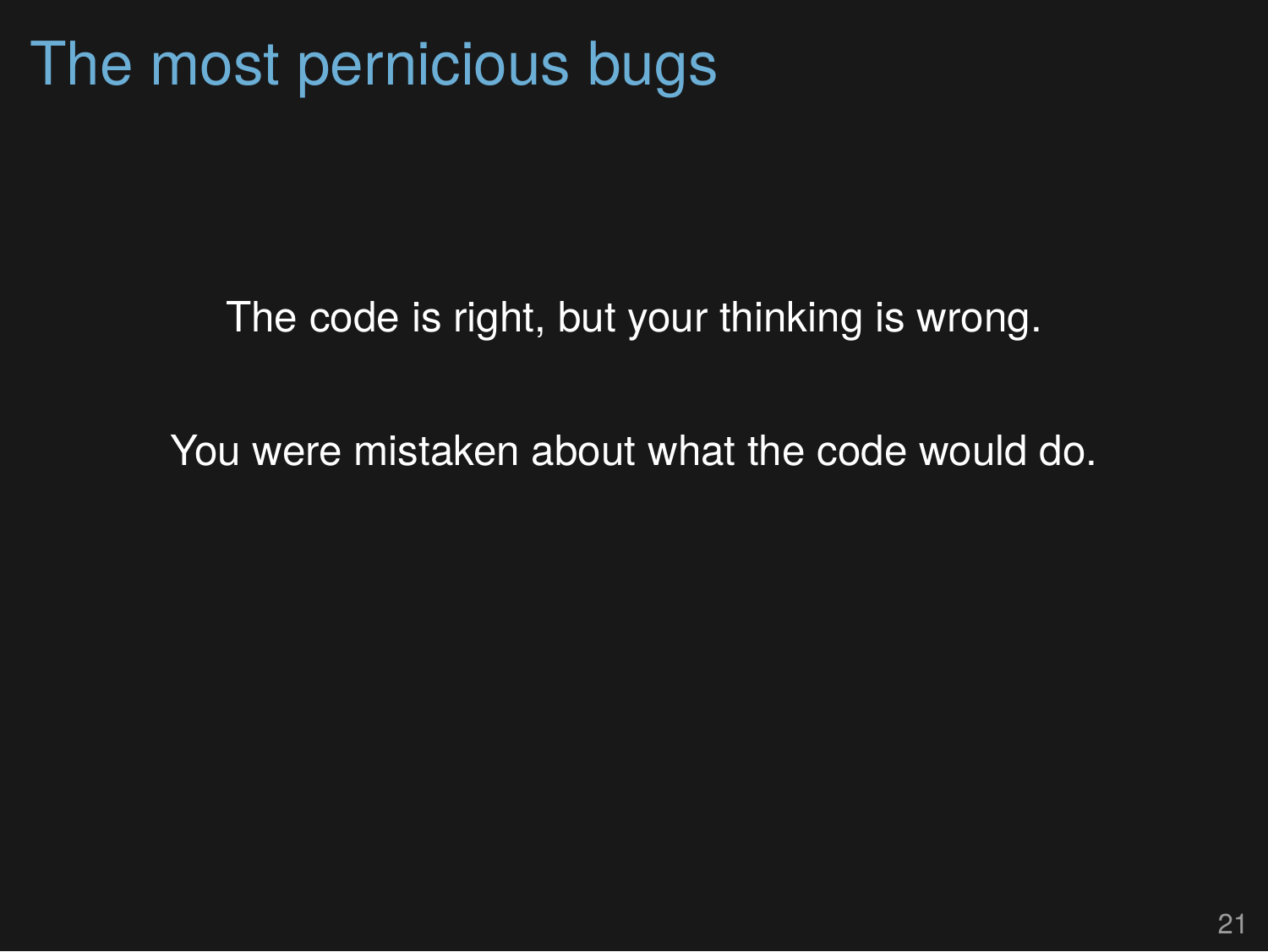## The most pernicious bugs

The code is right, but your thinking is wrong.

You were mistaken about what the code would do.

*→* Write trivial programs to test your understanding.